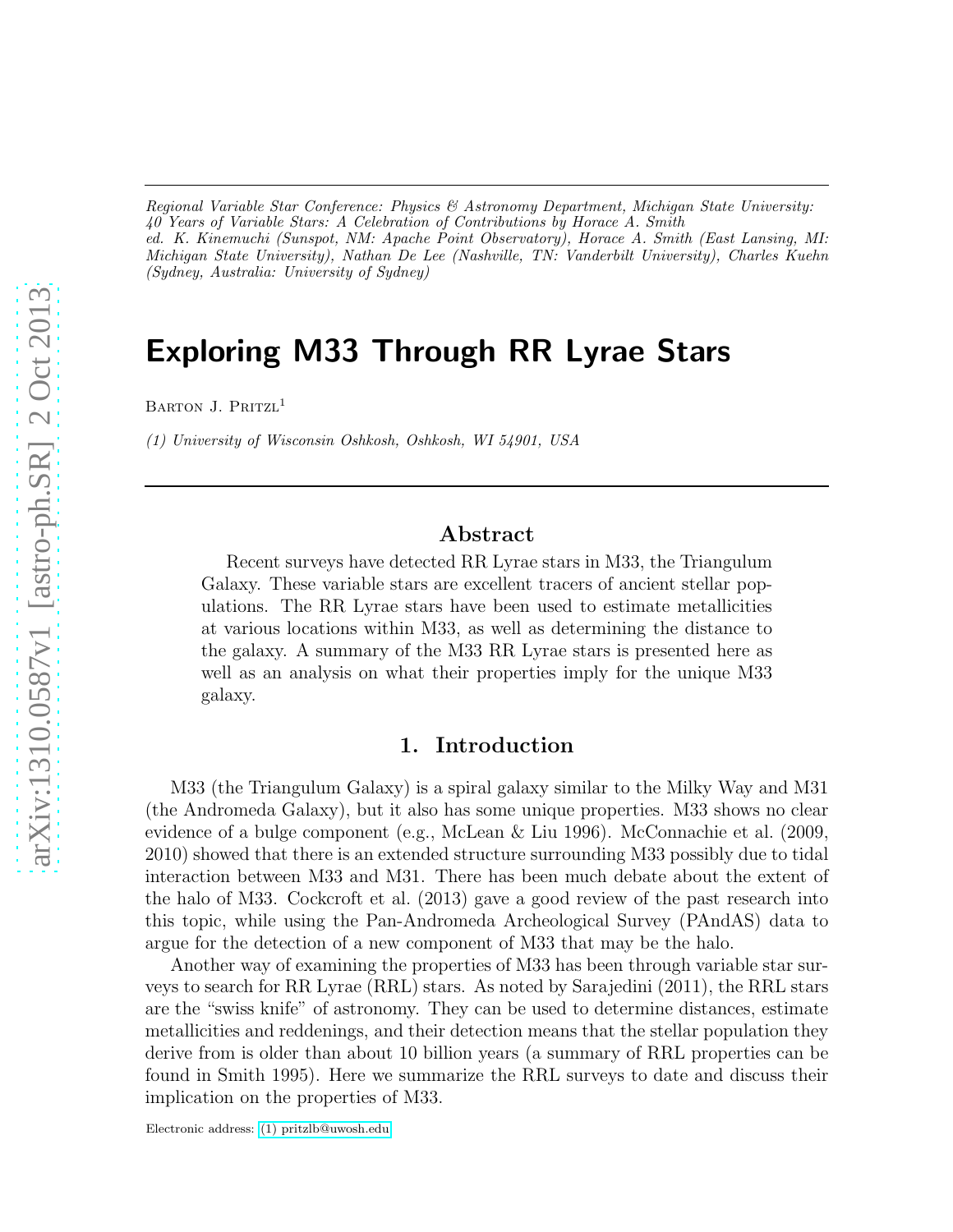194 Pritzl

| Field             | Total RRab | Total RRc      | $(P_{ab})$<br>(days) | $ P_c\rangle$<br>(days) | $\langle [Fe/H] \rangle$ | $\langle (m-M)_0 \rangle$ | Reference                |
|-------------------|------------|----------------|----------------------|-------------------------|--------------------------|---------------------------|--------------------------|
|                   |            |                |                      |                         |                          |                           |                          |
| U <sub>49</sub>   | 26         | 4              | 0.539                | 0.347                   | $\cdots$                 | $\cdots$                  | Sarajedini et al. (2006) |
| M9                | 31         | 2              | 0.529                | 0.326                   | $\cdots$                 | $\cdots$                  | Sarajedini et al. (2006) |
| DISK <sub>2</sub> | 65         | 18             | 0.553                | 0.325                   | $-1.48 \pm 0.05$         | $24.52 \pm 0.11$          | Yang et al. $(2010)$     |
| DISK <sub>3</sub> | 20         | $\overline{2}$ | 0.588                | 0.354                   | $\cdots$                 | $\ldots$                  | Yang et al. $(2010)$     |
| DISK4             | 11         | 3              | 0.554                | 0.371                   | $\cdots$                 | $\cdots$                  | Yang et al. $(2010)$     |
| SE45              |            |                | 0.630                | 0.428                   | $\cdots$                 | $\cdots$                  | Pritzl et al. $(2011)$   |
| SE25              | 12         | 0              | 0.628                | $\cdots$                | $-1.84 \pm 0.30$         | $24.69 \pm 0.17$          | Pritzl et al.<br>(2011)  |
|                   |            |                |                      |                         |                          |                           |                          |

TABLE 1 Properties of M33 RR Lyrae Stars

## 2. RR Lyrae Surveys

The first published attempt to detect RRL stars in M33 was by Pritchet (1988). Using the Canada-France-Hawaii 3.6 m Telescope, Pritchet, along with van den Bergh, identified RRL stars and used the seven best candidates to estimate the distance to M33. Unfortunately, these results were preliminary, and the final results are unpublished.

Sarajedini et al. (2006) used observations taken by the Hubble Space Telescope (HST) to investigate two inner fields of M33 (mean deprojected distances of 13.3′ ). Eight F606W and sixteen F814W images from the Advanced Camera for Surveys (ACS) were used to determine the periods of the RRL stars. In the northwest field (U49), 29 RRab and 7 RRc stars were detected. In the southeast field (M9) 35 RRab and 1 RRc stars were detected. Sarajedini et al. (2006) used the distribution of RRab periods to determined that there were two separate populations that the RRL belonged to. The shorter period RRL stars were from an old metal-rich disk population, while the longer period ones were from a metal-poor halo population (their metallicity being similar to M33 halo globular clusters; Sarajedini et al. 2000). Within their paper, Sarajedini et al. (2006) acknowledge the challenge in determining periods from a limited sample is due to a lack of phase coverage. For example, they note that some of the RRc stars have periods and amplitudes that place them in the RRab region. Sarajedini (private communication) shared the data from Sarajedini et al. (2006) for a reanalysis, as discussed in Pritzl et al. (2011). Pritzl et al. found that a number of the shorter period RRab stars had alternative longer periods or were misclassified RRc stars. The number of RRL stars with reliable periods and their revised mean periods are listed in Table 1. The reanalysis reduced the distinction between the shorter, disk-like and the longer, halo-like RRab stars. Even with the reanalysis, the Sarajedini et al. (2006) results were important because they unequivocally proved that RRL stars can be detected in M33 and determined some basic properties about M33 from them.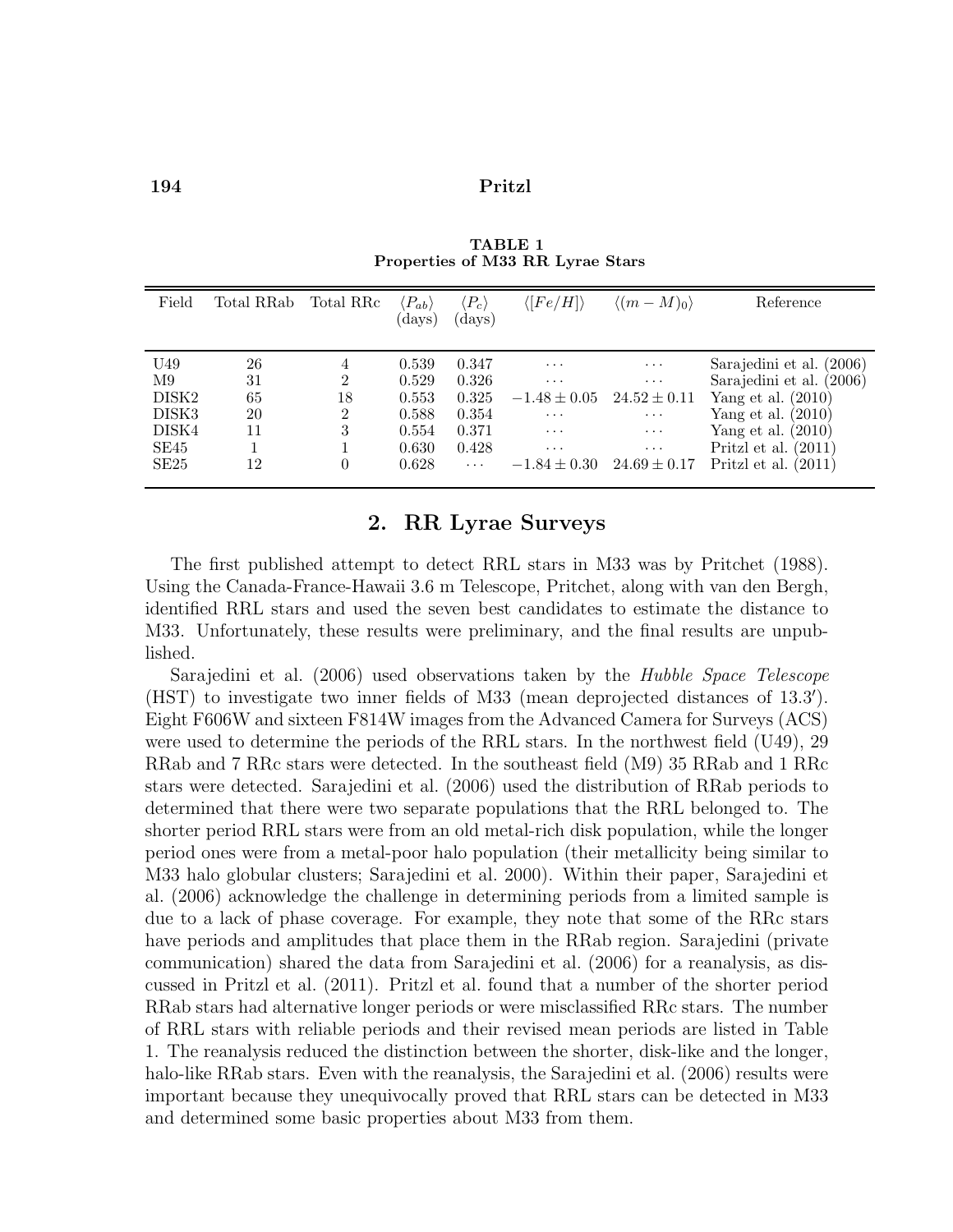#### M33 RR Lyrae Stars 195

In a follow-up to Sarajedini et al. (2006), Yang et al. (2010) investigated three fields to the southwest of M33 using HST/ACS. These observations consisted of twenty F606W and twenty-four F814W images. The fields have galactocentric distances of 9.3'(DISK2), 15.9'(DISK3), and 22.6'(DISK4). A total of 119 RRL variables were found (see Table 1). Their conclusion from the properties of the RRL stars is that these do belong to the halo. Their mean metallicity was determined to match well with the M33 halo globular clusters.

Using the GMOS-N instrument at the Gemini North Observatory, Pritzl et al. (2011) detected RRL stars within two southeast fields. Sixteen  $g'$  images were used to determine the periods of the RRL stars, while four  $r'$  images were used to help determine colors of the stars. The outermost field (SE45) was 45' from the center of M33, which leads to a deprojected distance of about 19 kpc. The second field (SE25) was 25' from the center of M33 for a deprojected distance of about 10 kpc. The mean properties of the RRL stars are listed in Table 1.

## 3. Analysis and Summary

As noted in the introduction, RRL stars are useful for determining distances. As seen in Table 1, the distance moduli determined from two of the variable star fields are within the margin of error. In addition, Sarajedini et al. (2006) found a distance modulus of  $24.67 \pm 0.08$ . These measurements are consistent with two measurements using the tip of the red giant branch method  $(24.64 \pm 0.08,$  Galleti et al. 2004;  $24.69 \pm$ 0.07, Tiede et al. 2004).

In comparing the properties of the RRL stars, we can see some interesting trends. The data from the inner fields (Sarajedini et al. 2006) and the southwest fields (Yang et al. 2010) point to an RRL population that is Oosterhoff I (relatively metal-rich, shorter period RRL stars). Although smaller in number, the RRL stars in the outer southeast fields (Pritzl et al. 2011) are more in line with the Oosterhoff II classification (metal-poor, longer period RRL stars). This can also be seen in the period-amplitude diagrams seen in Figure 1. The inner and southwest fields are closer in metallicity to the halo globular clusters ( $[Fe/H] = -1.27 \pm 0.11$ ; Sarajedini et al. 2000) and field stars  $(Fe/H]=-1.24\pm0.04$ ; Brooks et al. 2004), as noted by Yang et al., whereas the outer southeast fields are much more metal-poor. It should be noted that the metallicities for the RRL stars were determined using a formula determined by Sarajedini et al. (2006) using pulsation properties of Galactic RRL stars.

This raises the question as to which populations belong to the halo, if any? Could the longer period RRL stars in Pritzl et al. (2011) be from the halo, while the shorter period RRL stars in Sarajedini et al. (2006) and Yang et al. (2010) are from the disk? It should be noted that the M9 field in Sarajedini et al. is nearly in-line with the fields in Pritzl et al. extending toward the southeast. Perhaps there is some kind of radial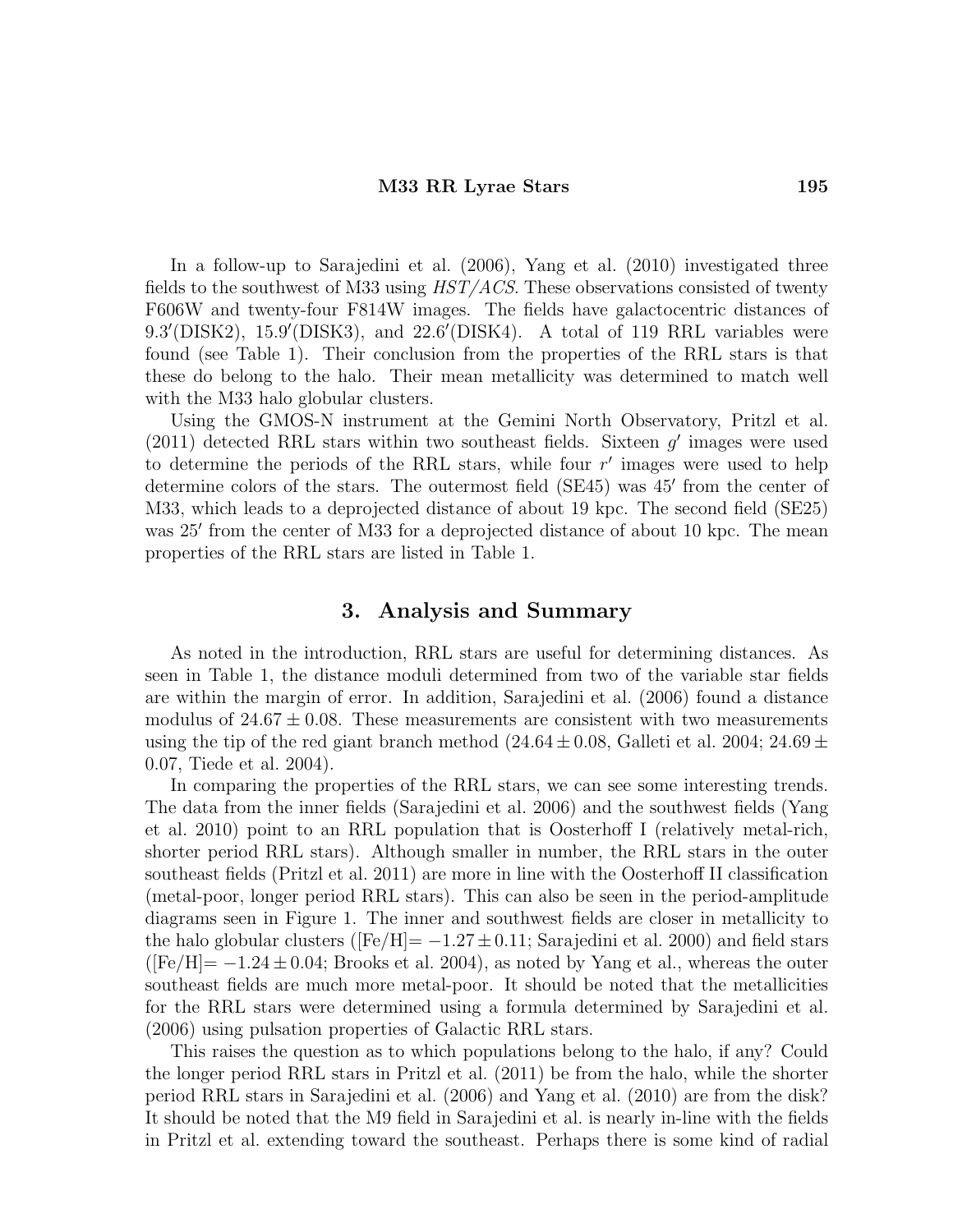196 Pritzl



Figure 1.— Period-amplitude diagrams for RR Lyrae stars in M33. Figures a-c are the three fields from Yang et al. (2010) starting from the innermost field. Figure d is the fields from Pritzl et al. (2011). The filled points are from the SE25 field, while the open stars are from the SE45 field. The lines represent the Oosterhoff I and II lines taken from Clement & Rowe (2000).

gradient in the stellar population in that direction? Clearly more research needs to be done on the variable star population in M33 to answer these questions.

Thank you to A. Sarajedini for discussions on M33 and for sharing data. A special thank you to Horace A. Smith for his guidance and support over all of these years!

#### References

Clement, C. M. & Rowe, J. 2000, AJ, 120, 2579